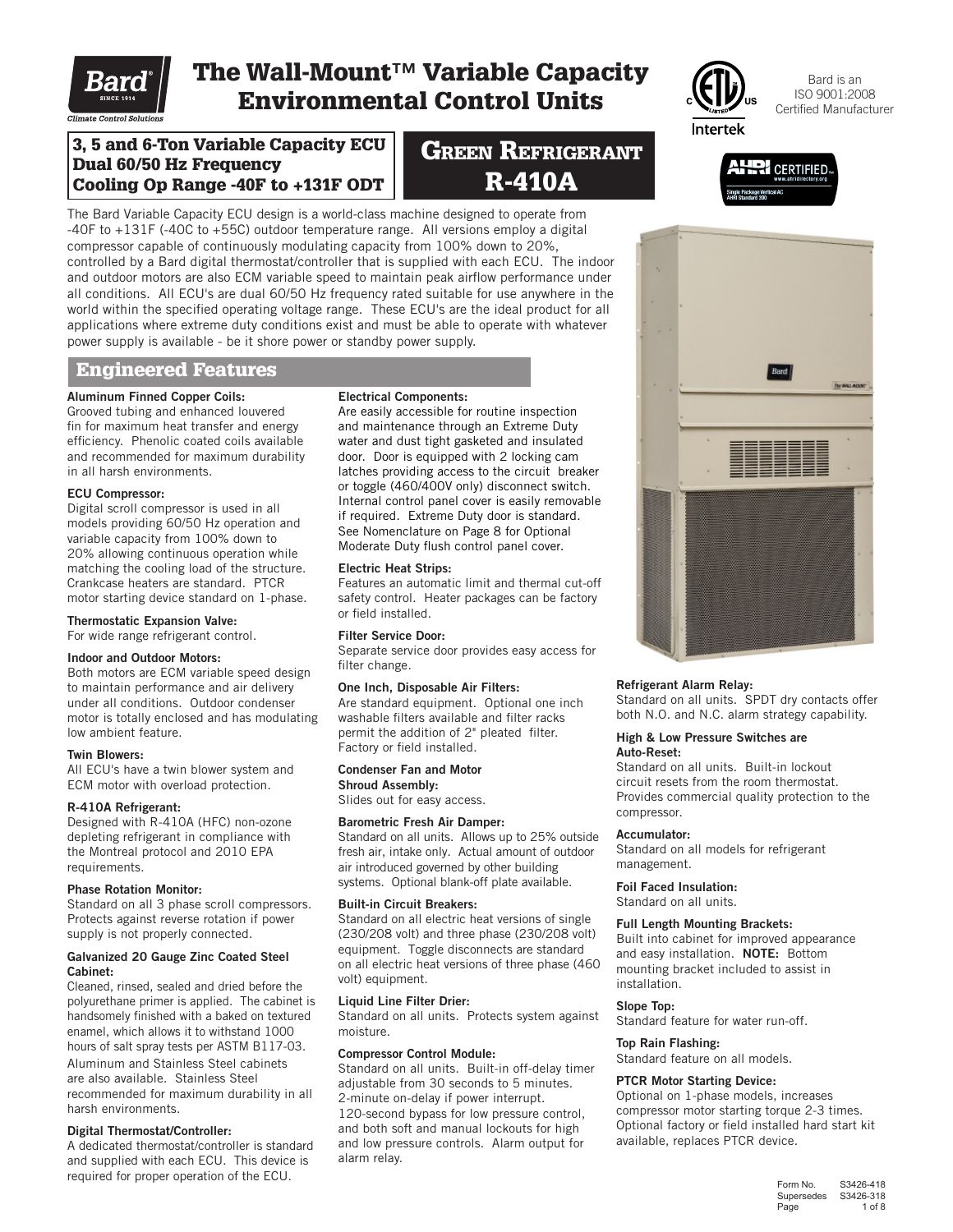## Wall Mount Variable Capacity Environmental Control Units (ECU)

|                               |               |                                       | 60 Hz Capacity                          |              |                                                         | 50 Hz Capacity                                 |                                                         | <b>Electric Heat</b>                |  |
|-------------------------------|---------------|---------------------------------------|-----------------------------------------|--------------|---------------------------------------------------------|------------------------------------------------|---------------------------------------------------------|-------------------------------------|--|
| <b>Model</b><br><b>Number</b> | Configuration | Compressor &<br><b>Control Access</b> | Rated<br>Capacity<br><b>BTUH (KW) ①</b> | <b>EER ①</b> | Capacity<br><b>Modulation Range</b><br><b>BTUH (KW)</b> | <b>Nominal</b><br><b>Capacity BTUH</b><br>(KW) | Capacity<br><b>Modulation Range</b><br><b>BTUH (KW)</b> | <b>KW Options at</b><br>240 or 480V |  |
| W3RV2-R<br>W3RV2-S<br>W3RV2-T | Wall-Mount    | Right Side                            | 36,000<br>(10.55)                       | 10.0         | 7,400 - 36,000<br>(2.17 to 10.55)                       | 32,000<br>(9.38)                               | $6,740 - 32,000$<br>$(1.97 \text{ to } 9.38)$           | 5, 10<br>6, 9<br>9, 12              |  |
| W3LV2-R<br>W3LV2-S<br>W3LV2-T | Wall-Mount    | Left Side                             | 36,000<br>(10.55)                       | 10.0         | 7,400 - 36,000<br>(2.17 to 10.55)                       | 32,000<br>(9.38)                               | $6,740 - 32,000$<br>$(1.97 \text{ to } 9.38)$           | 5, 10<br>6.9<br>9, 12               |  |
| W5RV2-R<br>W5RV2-S<br>W5RV2-T | Wall-Mount    | Right Side                            | 54,000<br>(15.83)                       | 10.0         | 10,800 - 54,000<br>$(3.16 \text{ to } 15.83)$           | 48,000<br>(14.06)                              | $9.840 - 48.000$<br>$(2.88 \text{ to } 14.06)$          | 10, 20<br>9, 18<br>9, 15            |  |
| W5LV2-R<br>W5LV2-S<br>W5LV2-T | Wall-Mount    | Left Side                             | 54,000<br>(15.83)                       | 10.0         | 10,800 - 54,000<br>$(3.16 \text{ to } 15.83)$           | 48,000<br>(14.06)                              | $9,840 - 48,000$<br>$(2.88 \text{ to } 14.06)$          | 10, 20<br>9, 18<br>9, 15            |  |
| W6RV2-S<br>W6RV2-T            | Wall-Mount    | Right Side                            | 67,000<br>(19.64)                       | 10.0         | 13.600 - 67.000<br>$(3.98 \text{ to } 19.64)$           | 61.000<br>(17.87)                              | 12.380 - 61.000<br>$(3.63 \text{ to } 17.87)$           | 9,18<br>9, 15                       |  |
| W6LV2-S<br>W6LV2-T            | Wall-Mount    | Left Side                             | 67,000<br>(19.64)                       | 10.0         | 13,600 - 67,000<br>$(3.98 \text{ to } 19.64)$           | 61,000<br>(17.87)                              | 12,380 - 61,000<br>$(3.63 \text{ to } 17.87)$           | 9, 18<br>9, 15                      |  |

Rated capacity and EER at 95F outdoor and 80F DB/67F WB in accordance with ANSI/AHRI Standard 390-2003 and compressor operating at 100% output.

| <b>Model</b>                    | 160 Hz Electrical                        |                                           | 50 Hz Electrical                                                                |                                         | <b>Electrical</b>                                           | Outdoor                               | <b>Cabinet Size</b>                                            |
|---------------------------------|------------------------------------------|-------------------------------------------|---------------------------------------------------------------------------------|-----------------------------------------|-------------------------------------------------------------|---------------------------------------|----------------------------------------------------------------|
| <b>Number</b>                   | 60 Hz<br><b>Electrical</b><br>Rating     | 60 Hz Operating<br><b>Voltage Range</b>   | 50 Hz<br><b>Electrical</b><br>Rating                                            | 50 Hz Operating<br><b>Voltage Range</b> | Wiring<br>System                                            | <b>Operating</b><br>Range             | $H \times W \times D$<br>Inches (cm)                           |
| W3RV2-R<br>W3RV2-S<br>W3RV2-T   | 230/208-60-1<br>230/208-60-3<br>460-60-3 | 197 - 253<br>$197 - 253$<br>$414 - 506$   | 220/200-50-1<br>180 - 240<br>220/200-50-3<br>180 - 240<br>400-50-3<br>380 - 440 |                                         | 2 wire $+$ ground<br>$3$ wire + ground<br>$3$ wire + ground | -40F to $+131F$<br>(-40C to +55C)     | 70.57 x 38.20 x 17.13<br>$(179.25 \times 97.03 \times 43.50)$  |
| W3LV2-R<br>W3LV2-S<br>W3LV2-T   | 230/208-60-1<br>230/208-60-3<br>460-60-3 | $197 - 253$<br>197 - 253<br>$414 - 506$   | 220/200-50-1<br>220/200-50-3<br>400-50-3                                        | 180 - 240<br>180 - 240<br>380 - 440     | 2 wire $+$ ground<br>$3$ wire + ground<br>$3$ wire + ground | -40F to $+131F$<br>$(-40C to +55C)$   | 70.57 x 38.20 x 17.13<br>$(179.25 \times 97.03 \times 43.50)$  |
| W5RV2-R<br>W5RV2-S<br>W5RV2-T   | 230/208-60-1<br>230/208-60-3<br>460-60-3 | $197 - 253$<br>$197 - 253$<br>$414 - 506$ | 220/200-50-1<br>220/200-50-3<br>400-50-3                                        | 180 - 240<br>180 - 240<br>$380 - 440$   | $2$ wire + ground<br>$3$ wire + ground<br>$3$ wire + ground | $-40F$ to $+131F$<br>(-40C to +55C)   | 84.88 x 42.08 x 22.43<br>$(215.58 \times 106.87 \times 56.98)$ |
| $W5LV2-R$<br>W5LV2-S<br>W5LV2-T | 230/208-60-1<br>230/208-60-3<br>460-60-3 | $197 - 253$<br>$197 - 253$<br>$414 - 506$ | 220/200-50-1<br>220/200-50-3<br>400-50-3                                        | 180 - 240<br>180 - 240<br>$380 - 440$   | 2 wire $+$ ground<br>$3$ wire + ground<br>$3$ wire + ground | $-40F$ to $+131F$<br>(-40C to +55C)   | 84.88 x 42.08 x 22.43<br>(215.58 x 106.87 x 56.98)             |
| W6RV2-S<br>W6RV2-T              | 230/208-60-3<br>460-60-3                 | 197 - 253<br>$414 - 506$                  | 220/200-50-3<br>400-50-3                                                        | 180 - 240<br>380 - 440                  | $3$ wire $+$ ground<br>$3$ wire + ground                    | $-40F$ to $+131F$<br>(-40C to +55C)   | 94.88 x 42.08 x 22.43<br>(240.98 x 106.87 x 56.98)             |
| W6LV2-S<br>W6LV2-T              | 230/208-60-3<br>460-60-3                 | $197 - 253$<br>$414 - 506$                | 220/200-50-3<br>400-50-3                                                        | $180 - 240$<br>380 - 440                | $3$ wire + ground<br>$3$ wire + ground                      | $-40F$ to $+131F$<br>$(-40C to +55C)$ | 94.88 x 42.08 x 22.43<br>(240.98 x 106.87 x 56.98)             |

| <b>Model</b><br><b>Number</b> |           |           |           | W3RV/W3LV-R W3RV/W3LV-S W3RV/W3LV-T W5RV/W5LV-R W5RV/W5LV-S W5RV/W5LV-T W6RV/W6LV-S W6RV/W6LV-T |           |           |           |           |
|-------------------------------|-----------|-----------|-----------|-------------------------------------------------------------------------------------------------|-----------|-----------|-----------|-----------|
| Shipping Weight<br>Lbs(Kg)    | 420 (191) | 420 (191) | 420 (191) | 550 (250)                                                                                       | 550 (250) | 550 (250) | 630 (286) | 630 (286) |

| <b>Electrical Ratings</b>     |                |              | <b>Environmental Control Unit</b>    |         |              |                                      | <b>Major Components</b> |            |           |                     |                      |            |
|-------------------------------|----------------|--------------|--------------------------------------|---------|--------------|--------------------------------------|-------------------------|------------|-----------|---------------------|----------------------|------------|
|                               | 60 Hz          |              |                                      | l50 Hz  |              |                                      | <b>Compressor</b>       |            |           | <b>Indoor Motor</b> | <b>Outdoor Motor</b> |            |
| <b>Model</b><br><b>Number</b> | <b>Voltage</b> | <b>Phase</b> | <b>Operating</b><br>Voltage<br>Range | Voltage | <b>Phase</b> | <b>Operating</b><br>Voltage<br>Range | <b>RLA</b>              | <b>LRA</b> | <b>HP</b> | <b>FLA</b>          | <b>HP</b>            | <b>FLA</b> |
| W3RV2 / W3LV2-R               | 230/208        |              | 197 - 253                            | 220/200 |              | 180 - 240                            | 15.9/17.8               | 112        | 1/2       | 3.3                 | 1/2                  | 2.6        |
| W3RV2 / W3LV2-S               | 230/208        | 3            | 197 - 253                            | 220/200 |              | 180 - 240                            | 10.1/11.3               | 88         | 1/2       | 3.3                 | 1/2                  | 2.6        |
| W3RV2 / W3LV2-T               | 460            | 3            | $414 - 506$                          | 400     |              | $380 - 440$                          | 5.3                     | 44         | 1/2       | 1.7                 | 1/2                  | 1.3        |
| W5RV2 / W5LV2-R               | 230/208        |              | 197 - 253                            | 220/200 |              | 180 - 240                            | 22.4/22.8               | 134        | 3/4       | 4.0                 | 1/2                  | 2.3        |
| W5RV2 / W5LV2-S               | 230/208        | 3            | 197 - 253                            | 220/200 | 3            | 180 - 240                            | 14.8/15.1               | 110        | 3/4       | 4.0                 | 1/2                  | 2.3        |
| W5RV2 / W5LV2-T               | 460            | 3            | $414 - 506$                          | 400     |              | $380 - 440$                          | 7.3/7.2                 | 52         | 3/4       | 2.0                 | 1/2                  | 1.3        |
| W6RV2 / W6LV2-S               | 230/208        | 3            | 197 - 253                            | 220/200 | 3            | 180 - 240                            | 28.5/22.7               | 144        | 3/4       | 4.4                 | 1/2                  | 4.5        |
| W6RV2 / W6LV2-T               | 460            | 3            | $414 - 506$                          | 400     |              | $380 - 440$                          | 14.0                    | 75         | 3/4       | 2.0                 | 1/2                  | 2.5        |

## Indoor Blower Performance – CFM  $(0.00" - 0.50" H<sub>2</sub>O)$

| <b>MODELS</b> | <b>Rated CFM</b> | Rated E.S.P. @ CFM | <b>CFM Modulation Range 1</b> | <b>Filter Size</b> |
|---------------|------------------|--------------------|-------------------------------|--------------------|
| W3RV2 / W3LV2 | 100              | 0.15"              | 1100 - 550                    | 16 x 30            |
| W5RV2 / W5LV2 | .700             | 0.20"              | 1700 - 850                    | 20 x 30            |
| W6RV2 / W6LV2 | .700             | 0.20"              | 1700 - 850                    | 20 x 30            |

 CFM will modulate from 100% down to 50% to match system capacity modulation as standard operation. There is an option in the thermostat/controller schedule to lock the CFM at the rated 100% value.

Form No. S3426-418 Supersedes S3426-318 Page 2 of 8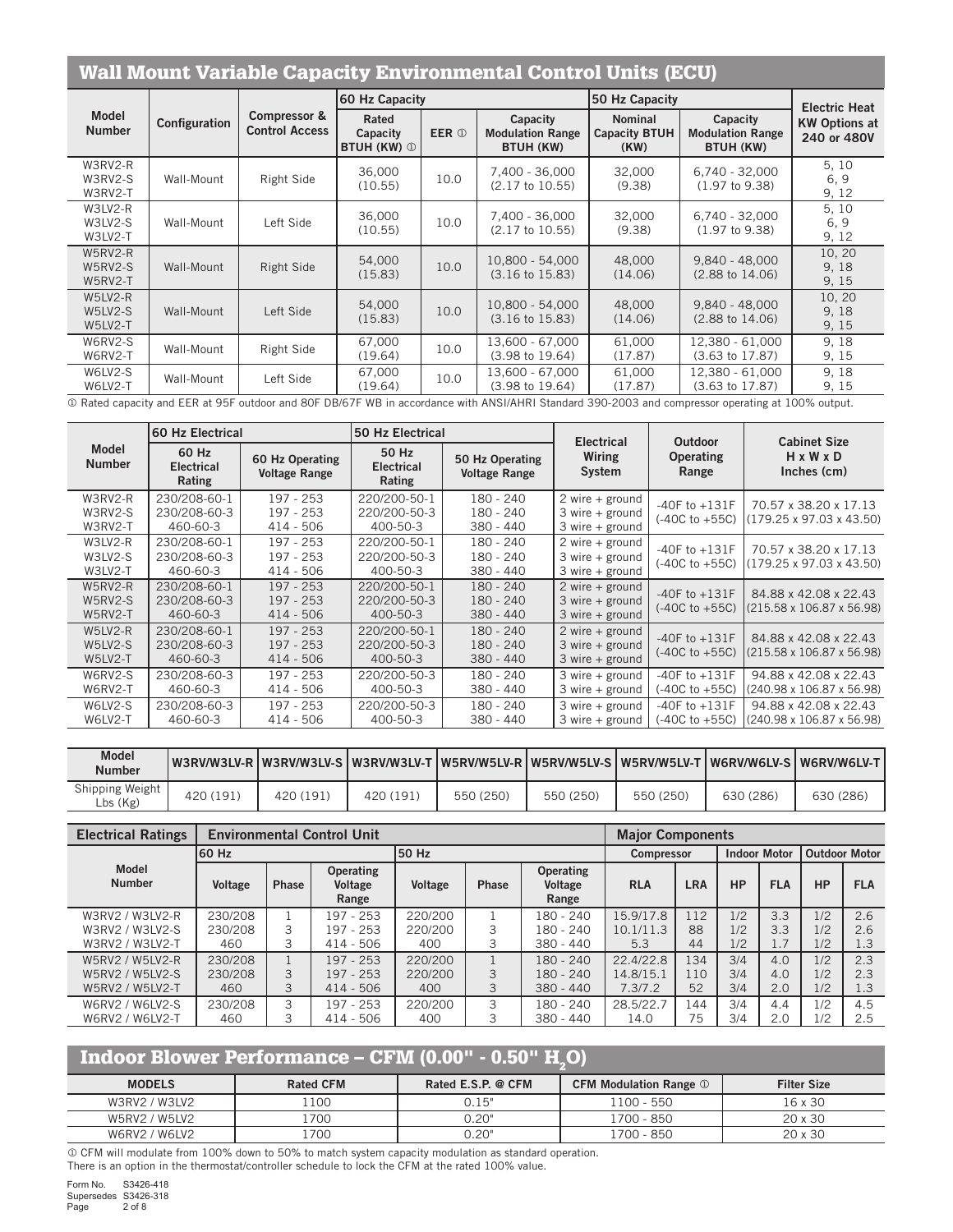|                                      | <b>Electrical Specifications</b><br><b>Multiple Circuit</b> |                                                 |                                                   |                                                                   |                                                 |                                 |           |                                                     |            |           |                                                            |            |          |                                                         |            |           |                                      |            |
|--------------------------------------|-------------------------------------------------------------|-------------------------------------------------|---------------------------------------------------|-------------------------------------------------------------------|-------------------------------------------------|---------------------------------|-----------|-----------------------------------------------------|------------|-----------|------------------------------------------------------------|------------|----------|---------------------------------------------------------|------------|-----------|--------------------------------------|------------|
|                                      |                                                             |                                                 |                                                   | <b>Single Circuit</b>                                             |                                                 |                                 |           |                                                     |            |           |                                                            |            |          |                                                         |            |           |                                      |            |
| <b>MODEL</b>                         | <b>Electrical</b><br>Rating:<br><b>Volts</b><br>Hz<br>Phase | No.<br><b>Field</b><br>Power<br><b>Circuits</b> | 3<br><b>Minimum</b><br><b>Circuit</b><br>Ampacity | $\circledR$<br>Maximum<br><b>Overcurrent</b><br><b>Protection</b> | $^{\circledR}$<br><b>Field</b><br>Power<br>Wire | $\circled{2}$<br>Ground<br>Wire |           | $\circled{3}$<br><b>Minimum Circuit</b><br>Ampacity |            |           | $\circledR$<br>Maximum<br>Overcurrent<br><b>Protection</b> |            |          | $\circled{2}$<br><b>Field Power Wire</b><br><b>Size</b> |            |           | $^{\circledR}$<br><b>Ground Wire</b> |            |
|                                      |                                                             |                                                 |                                                   |                                                                   | <b>Size</b>                                     |                                 | Ckt. A    | Ckt. B                                              | Ckt. C     | Ckt. A    | Ckt. B                                                     | Ckt. C     | Ckt. A   | Ckt. B                                                  | Ckt. C     | Ckt. A    | Ckt. B                               | Ckt. C     |
| W3RV2 / W3LV2-R0Z                    | 230/208-60-1                                                |                                                 | 29                                                | 35                                                                | 8                                               | 10                              | N/A       | N/A                                                 | N/A        | N/A       | N/A                                                        | N/A        | N/A      | N/A                                                     | N/A        | N/A       | N/A                                  | N/A        |
| <b>R05</b>                           | 220/200-50-1                                                |                                                 | 55                                                | 60                                                                | 6                                               | 10                              | N/A       | N/A                                                 | N/A        | N/A       | N/A                                                        | N/A        | N/A      | N/A                                                     | N/A        | N/A       | N/A                                  | N/A        |
| R <sub>10</sub><br>W3RV2 / W3LV2-S0Z |                                                             | or 2                                            | 81<br>21                                          | 90<br>30                                                          | $\Delta$<br>10                                  | 8<br>10                         | 55<br>N/A | 26<br>N/A                                           | N/A<br>N/A | 60<br>N/A | 30<br>N/A                                                  | N/A<br>N/A | 6<br>N/A | 10<br>N/A                                               | N/A<br>N/A | 10<br>N/A | 10<br>N/A                            | N/A<br>N/A |
| S <sub>06</sub>                      | 230/208-60-3                                                |                                                 | 39                                                | 40                                                                | 8                                               | 10                              | N/A       | N/A                                                 | N/A        | N/A       | N/A                                                        | N/A        | N/A      | N/A                                                     | N/A        | N/A       | N/A                                  | N/A        |
| <b>SO9</b>                           | 220/200-50-3                                                |                                                 | 48                                                | 50                                                                | 8                                               | 10                              | N/A       | N/A                                                 | N/A        | N/A       | N/A                                                        | N/A        | N/A      | N/A                                                     | N/A        | N/A       | N/A                                  | N/A        |
| W3RV2 / W3LV2-T0Z                    |                                                             |                                                 | 11                                                | 15                                                                | 14                                              | 14                              | N/A       | N/A                                                 | N/A        | N/A       | N/A                                                        | N/A        | N/A      | N/A                                                     | N/A        | N/A       | N/A                                  | N/A        |
| T <sub>09</sub>                      | 460-60-3                                                    |                                                 | 25                                                | 25                                                                | 10                                              | 10                              | N/A       | N/A                                                 | N/A        | N/A       | N/A                                                        | N/A        | N/A      | N/A                                                     | N/A        | N/A       | N/A                                  | N/A        |
| T12                                  | $400 - 50 - 3$                                              |                                                 | 29                                                | 30                                                                | 10                                              | 10                              | N/A       | N/A                                                 | N/A        | N/A       | N/A                                                        | N/A        | N/A      | N/A                                                     | N/A        | N/A       | N/A                                  | N/A        |
| W5RV2 / W5LV2-R0Z                    |                                                             | $\overline{1}$                                  | 39                                                | 60                                                                | $\overline{8}$                                  | 10                              | N/A       | N/A                                                 | N/A        | N/A       | N/A                                                        | N/A        | N/A      | N/A                                                     | N/A        | N/A       | N/A                                  | N/A        |
| R1C                                  | 230/208-60-1                                                | 1 or 2                                          | 91                                                | 100                                                               | 3                                               | 8                               | 39        | 52                                                  | N/A        | 60        | 60                                                         | 60         | 8        | 6                                                       | N/A        | 10        | 10                                   | N/A        |
| <b>R20</b>                           | 220/200-50-1                                                | or <sub>3</sub>                                 | 143                                               | 150                                                               | 1/0                                             | 6                               | 39        | 52                                                  | 52         | 60        | 60                                                         | 60         | 8        | 6                                                       | 6          | 10        | 10                                   | 10         |
| W5RV2 / W5LV2-S0Z                    | 230/208-60-3                                                |                                                 | 28                                                | 40                                                                | 8                                               | 10                              | N/A       | N/A                                                 | N/A        | N/A       | N/A                                                        | N/A        | N/A      | N/A                                                     | N/A        | N/A       | N/A                                  | N/A        |
| <b>SO9</b>                           | 220/200-50-3                                                |                                                 | 55                                                | 60                                                                | 6                                               | 10                              | N/A       | N/A                                                 | N/A        | N/A       | N/A                                                        | N/A        | N/A      | N/A                                                     | N/A        | N/A       | N/A                                  | N/A        |
| S <sub>18</sub>                      |                                                             | 1 or 2                                          | 82                                                | 90                                                                | N/A                                             | N/A                             | 55        | 28                                                  | N/A        | 60        | 30                                                         | N/A        | 6        | 10                                                      | N/A        | 10        | 10                                   | N/A        |
| W5RV2 / W5LV2-T0Z                    | 460-60-3                                                    |                                                 | $\overline{14}$                                   | $\overline{20}$                                                   | 12                                              | 12                              | N/A       | N/A                                                 | N/A        | N/A       | N/A                                                        | N/A        | N/A      | N/A                                                     | N/A        | N/A       | N/A                                  | N/A        |
| <b>T09</b>                           | 400-50-3                                                    |                                                 | 27                                                | 30                                                                | 10                                              | 10                              | N/A       | N/A                                                 | N/A        | N/A       | N/A                                                        | N/A        | N/A      | N/A                                                     | N/A        | N/A       | N/A                                  | N/A        |
| <b>T15</b>                           |                                                             |                                                 | 36                                                | 40                                                                | 8                                               | 10                              | N/A       | N/A                                                 | N/A        | N/A       | N/A                                                        | N/A        | N/A      | N/A                                                     | N/A        | N/A       | N/A                                  | N/A        |
| W6RV2 / W6LV2-S0Z                    | 230/208-60-3                                                |                                                 | 39                                                | 60                                                                | 8                                               | 10                              | N/A       | N/A                                                 | N/A        | N/A       | N/A                                                        | N/A        | N/A      | N/A                                                     | N/A        | N/A       | N/A                                  | N/A        |
| S <sub>09</sub>                      | 220/200-50-3                                                | $1$ or $2$                                      | 66                                                | 80                                                                | $\Delta$                                        | 8                               | 39        | 28                                                  | N/A        | 60        | 30                                                         | N/A        | 8        | 10                                                      | N/A        | 10        | 10                                   | N/A        |
| <b>S18</b>                           |                                                             | or 2                                            | 93                                                | 100                                                               | 3                                               | 8                               | 39        | 55                                                  | N/A        | 60        | 60                                                         | N/A        | 8        | 6                                                       | N/A        | 10        | 10                                   | N/A        |
| W6RV2 / W6LV2-T0Z                    | 460-60-3                                                    |                                                 | 19                                                | 25                                                                | 10                                              | 10                              | N/A       | N/A                                                 | N/A        | N/A       | N/A                                                        | N/A        | N/A      | N/A                                                     | N/A        | N/A       | N/A                                  | N/A        |
| <b>T09</b><br><b>T15</b>             | 400-50-3                                                    |                                                 | 33                                                | 40<br>45                                                          | 8<br>8                                          | 10<br>10                        | N/A       | N/A                                                 | N/A        | N/A       | N/A                                                        | N/A        | N/A      | N/A                                                     | N/A        | N/A       | N/A                                  | N/A<br>N/A |
|                                      |                                                             |                                                 | 42                                                |                                                                   |                                                 |                                 | N/A       | N/A                                                 | N/A        | N/A       | N/A                                                        | N/A        | N/A      | N/A                                                     | N/A        | N/A       | N/A                                  |            |

Maximum size of the time delay fuse or HACR type circuit breaker for protection of field wiring conductors. T15 1 42 45 8 10 N/A N/A N/A

Based on 75C copper wire. All wiring must conform to the National Electrical Code and all local codes.

 These "Minimum Circuit Ampacity" values are to be used for sizing the field power conductors. Refer to the National Electrical code (latest version), Article 310 for power conductor sizing.

**CAUTION**: When more than one field power circuit is run through one conduit, the conductors must be derated. Pay special attention to note 8 of Table 310 regarding Ampacity Adjustment Factors when more than three (3) current carrying conductors are in a raceway.

\* Top outlet supply option is available only factory installed and only on the selected models.

**IMPORTANT:** While this electrical data is presented as a guide, it is important to electrically connect properly sized fuses and conductor wires in accordance with the National Electrical Code and all local codes.

## Heater Packages - Field Installed

• Designed for adding Electric Heat to 0 KW Units • ETL US & Canada Listed

| • Circuit Breaker Standard on 230/208V Models |                            |           | • Toggle Disconnect Standard on 460V Models |           |                            |           |
|-----------------------------------------------|----------------------------|-----------|---------------------------------------------|-----------|----------------------------|-----------|
| <b>MODELS</b>                                 | -R Models<br>230/208-1     |           | -S Models<br>230/208-3                      |           | -T Models<br>460-3         |           |
|                                               | <b>Heater Model #</b>      | <b>KW</b> | Heater Model #                              | <b>KW</b> | <b>Heater Model #</b>      | <b>KW</b> |
| W3RV2                                         | EHWV03-A05<br>EHWV03-A10   | 5<br>10   | EHWV03-B06<br>EHWV03-B09                    | 6<br>9    | EHW36A-C09<br>EHW36A-C12   | 9<br>12   |
| <b>W5RV2</b>                                  | EHWV05-A10<br>EHWV05-A20   | 10<br>20  | EHWV05-B09<br>EHWV05-B18                    | 9<br>18   | EHW05A-C09<br>EHW05A-C15   | 9<br>15   |
| W6RV2                                         |                            |           | EHWV06-B09<br>EHWV06-B18                    | 9<br>18   | EHW05A-C09<br>EHW05A-C15   | 9<br>15   |
| W3LV2                                         | EHWV03-A05L<br>EHWV03-A10L | 5<br>10   | EHWV03-B06L<br>EHWV03-B09L                  | 6<br>9    | EHW36AHC09L<br>EHW36AHC12L | 9<br>12   |
| W5LV2                                         | EHWV05-A10L<br>EHWV05-A20L | 10<br>20  | EHWV05-B09L<br>EHWV05-B18L                  | 9<br>18   | EHW05L-C09<br>EHW05L-C15   | 9<br>15   |
| W6LV2                                         |                            |           | EHWV06-B09L<br>EHWV06-B18L                  | 9<br>18   | EHW05L-C09<br>EHW05L-C15   | 9<br>15   |

## Electric Heat Table

| <b>Nominal</b><br>KW @ |      |                                  |       |             |        |           |             | 1-Phase Heater Ratings at Other Applied Voltages |           |             |         |           |             |        |       |  |
|------------------------|------|----------------------------------|-------|-------------|--------|-----------|-------------|--------------------------------------------------|-----------|-------------|---------|-----------|-------------|--------|-------|--|
| <b>240V</b>            |      | At 240V                          |       | At 230V     |        |           | At 220V     |                                                  |           |             | At 208V |           | At 200V     |        |       |  |
| 60 or 50Hz             | KW   | <b>KW</b><br><b>BTUH</b><br>Amps |       | <b>BTUH</b> | Amps   | <b>KW</b> | <b>BTUH</b> | Amps                                             | <b>KW</b> | <b>BTUH</b> | Amps    | <b>KW</b> | <b>BTUH</b> | Amps   |       |  |
| 5.0                    | 5.0  | .065                             | 20.80 | 4.59        | 15.666 | 19.90     | 4.20        | 14.335                                           | 9.10      | 3.76        | 12.833  | 18.06     | 3.47        | 11,843 | 17.36 |  |
| 10.0                   | 10.0 | 34.130                           | 41.60 | 9.18        | 31.331 | 39.93     | 8.40        | 28.669                                           | 38.19     | .51         | 25.632  | 36.1      | 6.94        | 23.686 | 34.72 |  |
| 20.0                   | 20.0 | 68.260                           | 62.50 | 18.37       | 62.697 | 79.86     | 16.81       | 57.373                                           | 76.39     | .5.02       | 51.263  | 72.22     | .3.89       | 47.407 | 69.44 |  |

| <b>Nominal</b>     |           |                 |                             |           |                 |                                                                                                                             |           |                 | 3-Phase Heater Ratings at Other Applied Voltages |           |                 |                                                    |           |                 |                  |
|--------------------|-----------|-----------------|-----------------------------|-----------|-----------------|-----------------------------------------------------------------------------------------------------------------------------|-----------|-----------------|--------------------------------------------------|-----------|-----------------|----------------------------------------------------|-----------|-----------------|------------------|
| KW@                |           | At 240V or 480V |                             |           | At 230V or 460V |                                                                                                                             |           | At 220V or 440V |                                                  |           | At 208V or 415V |                                                    |           | At 200V or 400V |                  |
| 240V<br>60 or 50Hz | <b>KW</b> | <b>BTUH</b>     | Amps<br>240/480V            | <b>KW</b> | <b>BTUH</b>     | Amps<br>230/460V                                                                                                            | <b>KW</b> | <b>BTUH</b>     | Amps<br>220/440V                                 | <b>KW</b> | <b>BTUH</b>     | Amps<br>208/415V                                   | <b>KW</b> | <b>BTUH</b>     | Amps<br>200/400V |
| 6                  | 6.0       |                 | 20.478   14.43/7.22         | 5.51      | 18.806          | 13.83/6.92                                                                                                                  | 5.04      | 17.202          | 13.23/6.62                                       | 4.51      | 15.393          | 12.51/6.24                                         | 4.17      | 14.232          | 12.03/6.01       |
| 9                  | 9.0       |                 | 30.717   21.65/10.83   8.27 |           |                 | 28.226 20.75/10.37 7                                                                                                        |           | 7.56 25.802     | 19.85/9.92                                       | 6.76      | 23.072          | 18.76/9.36                                         | 6.25      | 21.331          | 18.04/9.02       |
| 12                 | 12.0      |                 |                             |           |                 | 40.956   28.87/14.43   11.02   37.611   27.67/13.83   10.08   34.403   26.46/13.23   9.01                                   |           |                 |                                                  |           |                 | 30.751   25.02/12.48   8.33   28.430   24.06/12.03 |           |                 |                  |
| 15                 |           |                 |                             |           |                 | 15.0 5.5.63 36.09/18.04 13.78 47.031 34.58/17.29 12.6 43.004 33.08/16.54 11.27 38.465 31.27/15.60 10.42 35.563 30.07/15.04  |           |                 |                                                  |           |                 |                                                    |           |                 |                  |
| 18                 |           |                 |                             |           |                 | 18.0 61,434 43.30/21.65 16.53 56,417 41.50/20.75 15.13 51,639 39.69/19.85 13.52 46,144 37.53/18.72 12.50 42,663 36.09/18.04 |           |                 |                                                  |           |                 |                                                    |           |                 |                  |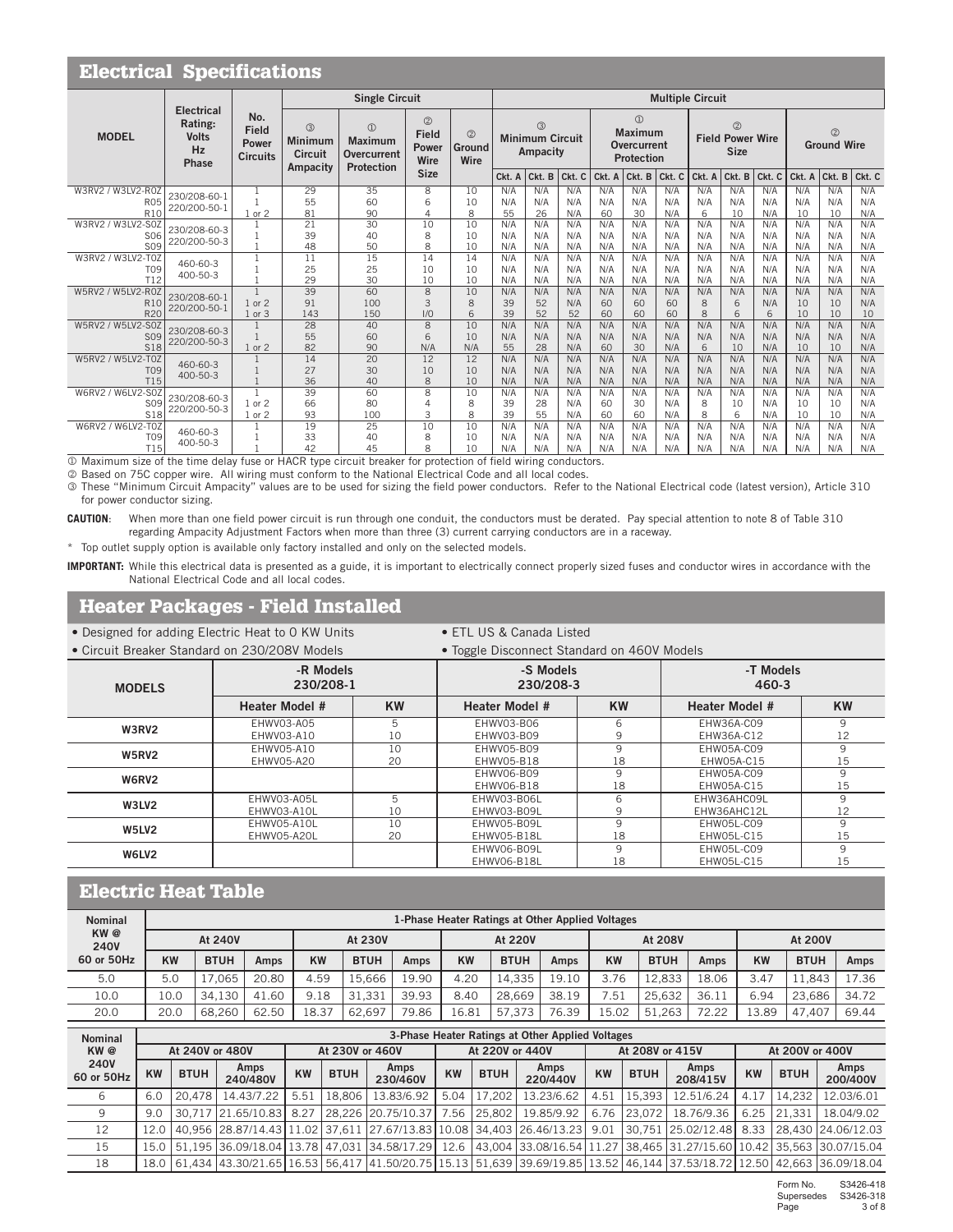## ECU OPERATING CONTROL SYSTEM

The W3R/LV2 through W6R/LV2 variable capacity

air conditioners utilize dedicated controllers and components to optimize this unit for cooling operation from -40 degrees F up to 131 degrees F (-40 degrees C to +55 degrees C). These units are dual rated for 200- 240V operation on both 50 and 60 Hz. Please read the following sequence of operation before attempting any troubleshooting or repair. Troubleshooting and repair procedures will be outlined later (Page 5).

These models use a digital compressor and variable speed indoor and outdoor motors. The motors and compressor must be replaced with the exact same component to maintain the above stated temperature and voltage ranges of operation. The units are controlled by a Bard digital thermostat/controller. This thermostat/controller contains proprietary programming and must be placed with the exact same component to ensure proper operation.

13-conductor 18 gauge control cable should be used for making connections from thermostat/controller to the ECU.

Lead/Lag sequence available by special application of the 8403-066 Digital Controllers. Consult ECU Installation Instructions.

| <b>TERMINAL</b>  | <b>FUNCTION</b>             | <b>TYPE</b>    | <b>FORM</b>          |
|------------------|-----------------------------|----------------|----------------------|
| $+B$             | $MSTP + (not used)$         | Communications |                      |
| $-A$             | MSTP - (not used)           | Communications |                      |
| IN4              | Outdoor Temperature Sensor  | Input          | 10K OHM Type 3       |
| IN3              | Pressure Transducer         | Input          | 0-5 VDC, 0-700 PSIG  |
| GND              | Sensor Grounds              | Input          |                      |
| IN <sub>2</sub>  | Lockout Alarm               | Input          | <b>Relay Closure</b> |
| <b>24 COM</b>    | 24VAC Com                   | Power          |                      |
| <b>24V</b>       | 24VAC                       | Power          |                      |
| OUT <sub>9</sub> | Fan Motor Control           | Analog Output  | 0-10VDC              |
| <b>GND7-9</b>    | Control Ground              | Analog Output  |                      |
| OUT <sub>8</sub> | Unloader Solenoid Control   | Analog Output  | 0 or 5VDC PWM        |
| OUT <sub>7</sub> | <b>Blower Motor Control</b> | Analog Output  | $0-10VDC$            |
| RLY <sub>4</sub> | Heater Contactor #1         | Relay Output   | Relay                |
| SC 4-6           | 24VAC to Relay Outputs 4-6  | Power          |                      |
| RLY <sub>5</sub> | Heater Contactor #2         | Relay Output   | Relay                |
| RLY <sub>6</sub> | (not used)                  |                |                      |
| RLY <sub>3</sub> | (not used)                  |                |                      |
| $SC1-3$          | 24VAC to Relay Outputs 1-3  | Power          |                      |
| RLY <sub>2</sub> | Compressor Contactor        | Relay Output   | Relay                |
| RLY <sub>1</sub> | (not used)                  |                |                      |



### DIGITAL THERMOSTAT/CONTROLLER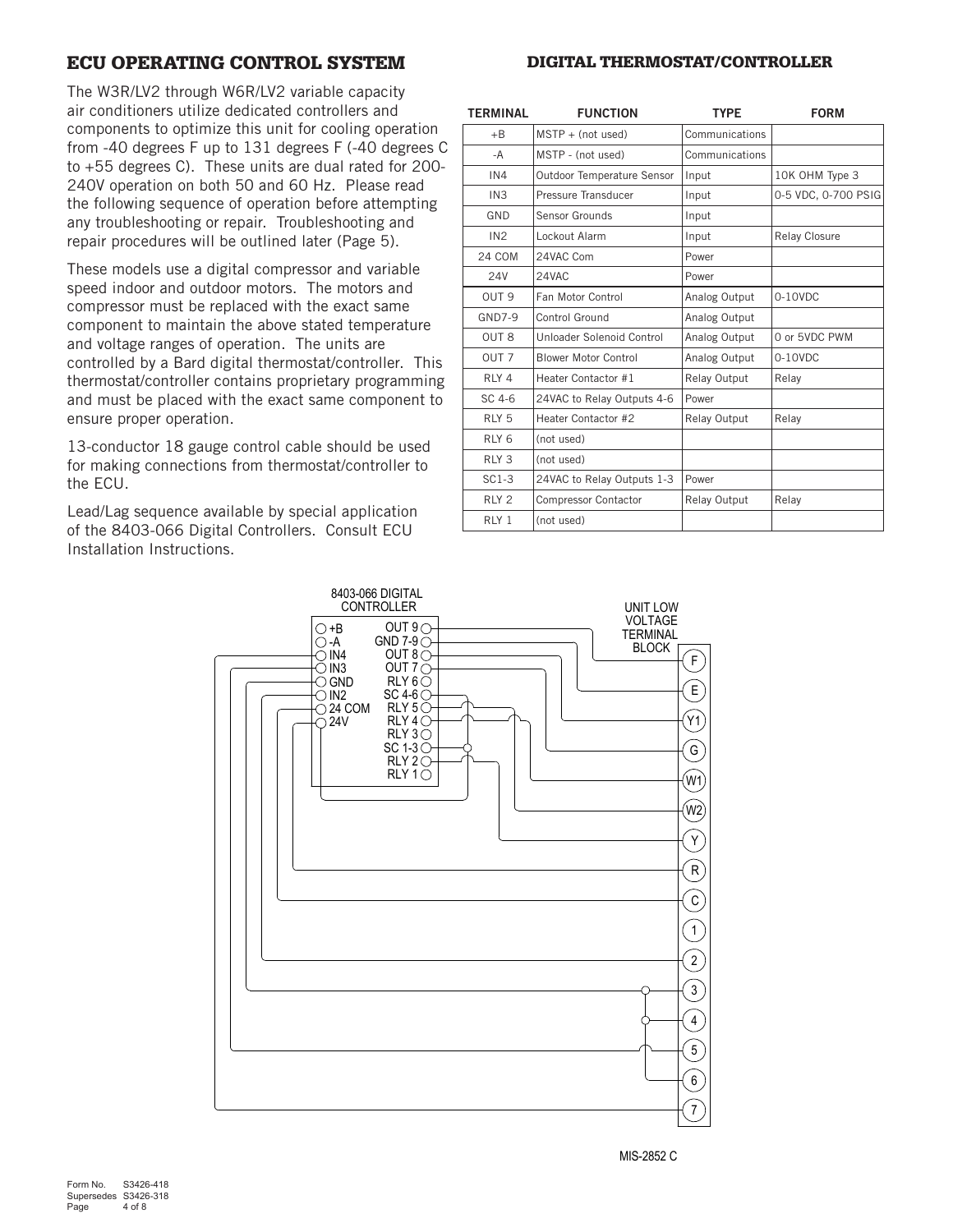## SEQUENCE OF OPERATION

### MODES OF OPERATION

## Cool Only Mode:

- Compressor will modulate from 100% down to 20%.
- Compressor will cycle off if thermostat/controller set-point is reached.

## Heat Only Mode:

- Electric heat Stage 1 operates at 1<sup>st</sup>-stage heating set-point.
- Electric heat Stage 2 (if equipped) operates on 2<sup>nd</sup>-stage (-2F below heating set-point).

## Auto Mode:

• Cooling or heating automatically selected based on building temperature vs. thermostat/controller set-points and operates as described above.

## CCVC (Continuous Compressor Variable Capacity):

- Compressor will modulate from 100% down to 20%.
- Compressor will not cycle off if thermostat/controller set-point is reached, and would stay running at the 20% minimum capacity.
- If space temperature drops -2F below cooling set-point electric heat Stage 1 will then cycle to maintain that condition.
- If Stage 2 electric heat is installed, and if required, will cycle at -4F below cooling set-point to maintain that condition.
- If CCVC is terminated the controller will revert to Cool or Auto operation.
- CCVC would be an Operating Mode for all applications where continuous run of the compressor is a requirement.

## CCFC (Continuous Compressor Fixed Capacity):

- The compressor is turned ON and locked ON as long as the thermostat/controller is in CCFC.
- When in CCFC the compressor does not modulate but will be locked ON at 100% capacity.
- If space temperature drops -2F below cooling set-point electric heat Stage 1 will then cycle to maintain that condition.
- If Stage 2 electric heat is installed, and if required, will cycle at -4F below cooling set-point to maintain that condition.
- If CCFC is terminated the controller will revert to Cool or Auto operation.
- CCFC would not be considered an Operating Mode and should only be used for system testing as required.

## Indoor Blower Operation

The indoor blower speed will modulate with the compressor operation from 50% to 100% of operation. Once compressor operation is at 50 or below, percent airflow will be at 50% and no further reduction of airflow will occur. Modulation is accomplished by modulating a 0-10 volt signal from OUT 7 to the indoor blower motor.

An additional option to maintain airflow at 100% is also available.

## Outdoor Fan Motor Operation

The outdoor fan motor speed is varied in response to outdoor air temperature and pressure. The fan motor will cycle on and off with the compressor when not in a CCVC or CCFC. At all times above 122 degrees OAT, the outdoor fan, OUT 9, will be energized at high speed. From 122 degrees to 55 degrees the outdoor fan, OUT 9, will be set at normal outdoor airflow. Below 55 degrees the outdoor fan will modulate to maintain a 300 psi head pressure.

This will act as a low ambient fan cycling control. The output may go to zero output to maintain the 300 PSI. The outdoor ECM motor will be programmed with a minimum RPM allowed to protect the bearing system. Any signal that is less than the percent torque required to maintain the minimum RPM will cause the motor to shut off. Once head pressure rises the motor will restart.

## COOLING SEQUENCE

## Compressor Operation

The cooling capacity of the WV series is controlled by loading or unloading the compressor. On a call for cooling, the unloader solenoid is energized for one second to ensure pressure equalization in the compressor. The compressor contactor, RLY 2, is then energized and the compressor will start. A PI control loop then calculates the compressor capacity needed to reach set point and modulates the compressor. Modulation range is from 20% to 100% capacity. Modulation is accomplished by a pulse width modulated signal from OUT 8 which energizes the solid state relay (SSR) and energizes or de-energizes the unloader solenoid. The required compressor capacity is calculated every 15 seconds.

20% load means 0 VDC for 3.0 seconds and 5 VDC for 12.0 seconds from OUT 8.

30% load means 0 VDC for 4.5 seconds and 5 VDC for 10.5 seconds from OUT 8.

40% load means 0 VDC for 6.0 seconds and 5 VDC for 9.0 seconds from OUT 8.

50% load means 0 VDC for 7.5 seconds and 5 VDC for 7.5 seconds from OUT 8.

60% load means 0 VDC for 9.0 seconds and 5 VDC for 6.0 seconds from OUT 8.

70% load means 0 VDC for 10.5 seconds and 5 VDC for 4.5 seconds from OUT 8.

80% load means 0 VDC for 12.0 seconds and 5 VDC for 3.0 seconds from OUT 8.

90% load means 0 VDC for 13.5 seconds and 5 VDC for 1.5 seconds from OUT 8.

100% load means 0 VDC for 15 seconds and 5 VDC for 0.0 seconds from OUT 8.

## HEATING SEQUENCE

On a call for heating, if the space temperature falls 1°F below setpoint, the first stage of heating, RLY 4, will cycle ON. If the space temperature falls 3°F below setpoint, the second stage of heating, RLY 5, will cycle ON. Indoor Blower airflow is maintained at the Rated unit airflow at all times during heating.

## ADDITIONAL SOFTWARE FEATURES–COOLING MODE

*High ambient operation mode* - Unit will modulate capacity down above 125 degrees outdoor temperature. The thermostat/controller display will indicate high ambient operation mode when this occurs.

*High head pressure operation mode* - When the unit head pressure exceeds 610 PSI, the Unit will modulate capacity pressure down until it is at or below 600 psi. Controls will indicate head pressure control mode on the display when this occurs.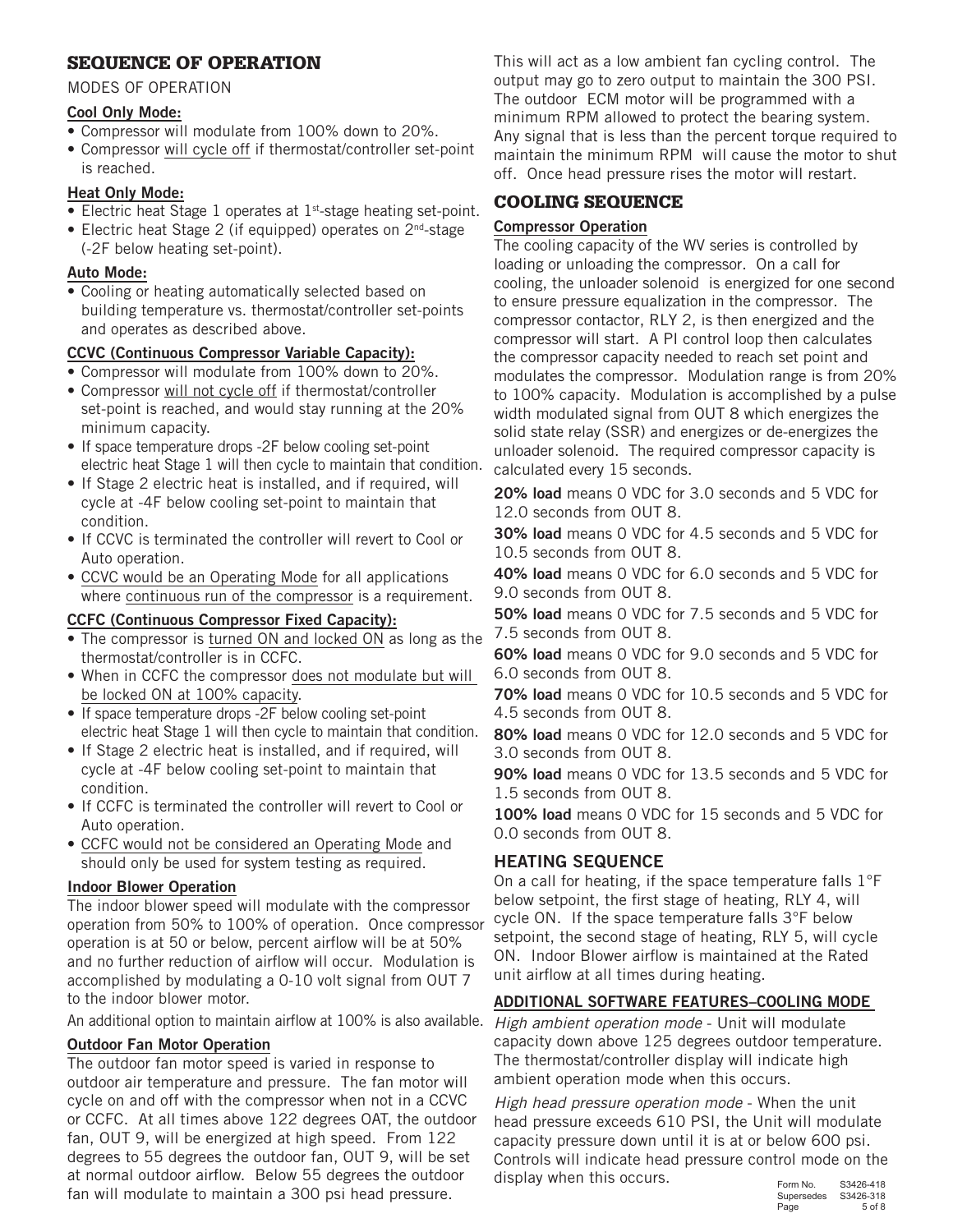## Cooling Application Data 60 Hz - Outdoor Temperature — BTUH (KW)

| <b>Model</b>          | (DB/WB)<br>$^{\circ}$  | Cooling<br>Capacity                                                                                                               | $75^{\circ}F$  | (23.9C) | $85^{\circ}$ F                                                                                                                                                                                                                                                                                              | (29.4C) | $95^{\circ}$ F | (35.0C) | $105^{\circ}$ F               | (40.6C) | $115^{\circ}$ F  | (46.1C)          | $125^{\circ}$ F  | (51.7C)          | $131^\circ F$    | (55C)             |
|-----------------------|------------------------|-----------------------------------------------------------------------------------------------------------------------------------|----------------|---------|-------------------------------------------------------------------------------------------------------------------------------------------------------------------------------------------------------------------------------------------------------------------------------------------------------------|---------|----------------|---------|-------------------------------|---------|------------------|------------------|------------------|------------------|------------------|-------------------|
|                       | 75/62F<br>(23.9/16.7C) | <b>Total Cooling</b><br>Sensible Cooling                                                                                          | 29.600         | (8.67)  | 39,900 (11.69) 35,500 (10.40) 31,400 (9.20)<br>128.000                                                                                                                                                                                                                                                      | (8.20)  | 126.300        | (7.70)  | $ 27,500 \t(8.05) $<br>24,300 | (7.12)  | 23,800<br>22,200 | (6.97)<br>(6.50) | 20.100<br>20,000 | (5.93)<br>(5.90) | 15.120<br>12,660 | (4.43)<br>(3.71)  |
| W3RV2<br>W3LV2        | 80/67F<br>(26.7/19.4C) | <b>Total Cooling</b><br>Sensible Cooling                                                                                          | 28.700         | (8.41)  | 42,600 (12.48) 39,400 (11.54) 36,000 (10.54) 32,400 (9.49)<br>27,700                                                                                                                                                                                                                                        | (8.11)  | 26,500         | (7.76)  | 24,900                        | (7.29)  | 28,600<br>23,100 | (8.38)<br>(6.77) | 24,500<br>21,000 | (7.23)<br>(6.20) | 18,420<br>13,320 | (5.40)<br>(3.90)  |
|                       | 85/72<br>(29.4/22.2C)  | <b>Total Cooling</b><br>Sensible Cooling                                                                                          | 29.400         | (8.61)  | 50,800 (14.88) 45,300 (13.27) 40,000 (11.71) 35,000 (10.25)<br>27,900                                                                                                                                                                                                                                       | (8.17)  | 26.000         | (7.61)  | 23,800                        | (6.97)  | 30,100<br>21,300 | (8.82)<br>(6.24) | 25.200<br>18,600 | (7.44)<br>(5.49) | 18.960<br>11,820 | (5.56)<br>(3.46)  |
|                       | 75/62F<br>(23.9/16.7C) | <b>Total Cooling</b><br>Sensible Cooling 48,500 (14.20) 44,000 (12.89) 40,200 (11.77) 37,100 (10.87) 34,400 (10.07) 32,400 (9.49) |                |         | (66,700 (19.53) 55,400 (16.22) 47,000 (13.76) 41,500 (12.15) 38,600 (11.30) 37,800 (11.07)                                                                                                                                                                                                                  |         |                |         |                               |         |                  |                  |                  |                  | 29.520<br>28,240 | (8.65)<br>(8.27)  |
| <b>W5RV2</b><br>W5LV2 | 80/67F<br>(26.7/19.4C) | <b>Total Cooling</b><br>Sensible Cooling                                                                                          |                |         | $71,200$ (20.85) $\left 61,500\right $ (18.01) $\left 54,000\right $ (15.81) $\left 49,000\right $ (14.35) $\left 46,400\right $ (13.59) $\left 46,100\right $ (13.50)<br>$\vert$ 47,000 (13.76) $\vert$ 43,600 (12.77) $\vert$ 40,600 (11.89) $\vert$ 38,000 (11.13) $\vert$ 35,800 (10.48) $\vert$ 34,100 |         |                |         |                               |         |                  |                  |                  | (9.99)           | 37.200<br>29,680 | (10.90)<br>(8.70) |
|                       | 85/72<br>(29.4/22.2C)  | <b>Total Cooling</b><br>Sensible Cooling 48,100 (14.09) 43,800 (12.83) 39,800 (11.66) 36,200 (10.60) 33,000                       |                |         | 84,800 (24.84) 70,600 (20.68) 60,000 (17.57) 52,800 (15.46) 48,800 (14.29) 47,400 (13.88)                                                                                                                                                                                                                   |         |                |         |                               |         |                  | (9.66)           | 30,200           | (8.84)           | 38.240<br>26,240 | (11.20)<br>(7.69) |
|                       | 75/62F<br>(23.9/16.7C) | <b>Total Cooling</b><br>Sensible Cooling                                                                                          | 50.400 (14.76) |         | 71,100 (20.82) 64,800 (18.98) 58,300 (17.07) 51,800 (15.17) 45,000 (13.18) 37,800 (11.07)<br> 48,700 (14.26) 45,900 (13.44) 42,300 (12.39)                                                                                                                                                                  |         |                |         |                               |         |                  | 37,800 (11.07)   | 32,400           | (9.49)           | 35,475<br>28,950 | (10.39)<br>(8.48) |
| W6RV2<br>W6LV2        | 80/67F<br>(26.7/19.4C) | <b>Total Cooling</b><br>Sensible Cooling                                                                                          |                |         | 75,900 (22.23) 72,000 (21.09) 67,000 (19.62) 61,100 (17.89) 54,100 (15.84) 46,100 (13.50)<br>48,900 (14.32) 48,200 (14.12) 46,300 (13.56) 43,400 (12.71) 39,300 (11.51) 34,100                                                                                                                              |         |                |         |                               |         |                  |                  |                  | (9.99)           | 43.200<br>30,450 | (12.66)<br>(8.92) |
|                       | 85/72<br>(29.4/22.2C)  | <b>Total Cooling</b><br>Sensible Cooling 50,100 (14.67) 48,400 (14.17) 45,400 (13.30) 41,400 (12.12) 36,200 (10.60) 30,200 (8.84) |                |         | 90,400 (26.48) 82,700 (24.22) 74,400 (21.79) 65,900 (19.30) 56,900 (16.66) 47,400 (13.88)                                                                                                                                                                                                                   |         |                |         |                               |         |                  |                  |                  |                  | 44,400<br>26,925 | (13.01)<br>(7.89) |

Return air temperature at 50% R.H.

 Application data based on compressor at 100% capacity operating as CCFC up to 125°F. Above 125°F compressor capacity will modulate lower as required to stay below 610 PSIG and stay on-line.

## Cooling Application Data 50 Hz - Outdoor Temperature — BTUH (KW)

| Model                 | (DB/WB)<br>$^{\circledR}$ | Cooling<br>Capacity                                                                                                | $75^{\circ}$ F | (23.9C)                                                              | $85^{\circ}$ F | (29.4C)          | $95^{\circ}$ F                   | (35.0C) | $105^{\circ}$ F         | (40.6C) | $115^{\circ}$ F    | (46.1C)          | $125^{\circ}$ F                                                                                                                                                                                      | (51.7C)          | $131^\circ F$           | (55C)  |
|-----------------------|---------------------------|--------------------------------------------------------------------------------------------------------------------|----------------|----------------------------------------------------------------------|----------------|------------------|----------------------------------|---------|-------------------------|---------|--------------------|------------------|------------------------------------------------------------------------------------------------------------------------------------------------------------------------------------------------------|------------------|-------------------------|--------|
|                       | 75/62F<br>(23.9/16.7C)    | <b>Total Cooling</b><br>Sensible Cooling                                                                           | 27.000         | 36.400 (10.66) 32.400<br>(7.91)                                      | 25,500         | (9.49)<br>(7.47) | $ 28,600 \quad (8.38)$<br>24,000 | (7.03)  | 25,100 (7.35)<br>22,200 | (6.50)  | 21,700<br>20,300   | (6.36)<br>(5.95) | 18.300<br>18,200                                                                                                                                                                                     | (5.40)<br>(5.37) | 13.800 (4.04)<br>11,580 | (3.39) |
| W3RV2<br>W3LV2        | 80/67F<br>(26.7/19.4C)    | <b>Total Cooling</b><br>Sensible Cooling                                                                           | 26.200         | 38,800 (11.36) 35,900 (10.51) 32,800 (9.61)<br>(7.67)                | 25,300         | (7.41)           | 24,200                           | (7.09)  | 29,500 (8.64)<br>22,700 | (6.65)  | 26.100<br>21,100   | (7.64)<br>(6.18) | 22,300<br>19,200                                                                                                                                                                                     | (6.58)<br>(5.67) | 16.800 (4.92)<br>12,180 | (3.57) |
|                       | 85/72<br>(29.4/22.2C)     | <b>Total Cooling</b><br>Sensible Cooling                                                                           | 126.800        | 46,300 (13.56) 41,300 (12.10) 36,400 (10.66) 31,900 (9.34)<br>(7.85) | 25,400 (7.44)  |                  | 23,700 (6.94)                    |         | 21,700                  | (6.36)  | 27,400<br>19,400   | (8.02)<br>(5.68) | 23,000<br>17,000                                                                                                                                                                                     | (6.79)<br>(5.02) | 17.280 (5.06)<br>10,800 | (3.16) |
|                       | 75/62F<br>(23.9/16.7C)    | <b>Total Cooling</b><br>Sensible Cooling                                                                           |                | 44,200 (12.94) 40,100 (11.74) 36,600 (10.72) 33,800 (9.90)           |                |                  |                                  |         |                         |         | $ 31,400 \t(9.20)$ |                  | 60,700 (17.78) 50,500 (14.79) 42,800 (12.53) 37,800 (11.07) 35,200 (10.31) 34,400 (10.07) 27,840 (8.16)<br>29,500                                                                                    | (8.64)           | 25,760                  | (7.55) |
| <b>W5RV2</b><br>W5LV2 | 80/67F<br>(26.7/19.4C)    | <b>Total Cooling</b><br>Sensible Cooling                                                                           |                | 42,800 (12.53) 39,700 (11.63) 37,000 (10.84) 34,600 (10.13) 32,600   |                |                  |                                  |         |                         |         |                    | (9.55)           | 64,800 (18.98) 56,000 (16.40) 49,200 (14.41) 44,600 (13.06) 42,300 (12.39) 42,000 (12.30) 33,600 (9.84)<br>31.100                                                                                    | (9.11)           | 27.040                  | (7.92) |
|                       | 85/72<br>(29.4/22.2C)     | <b>Total Cooling</b><br>Sensible Cooling                                                                           |                | 43,800 (12.83) 39,900 (11.69) 36,300 (10.63) 33,000                  |                |                  |                                  |         |                         | (9.66)  | $ 30,100\rangle$   | (8.82)           | (77,200 (22.61) 64,300 (18.83) 54,600 (15.99) 48,100 (14.09) 44,500 (13.03) 43,200 (12.65) 34,800 (10.20)<br>27,500                                                                                  | (8.05)           | 23.920                  | (7.01) |
|                       | 75/62F<br>(23.9/16.7C)    | <b>Total Cooling</b><br>Sensible Cooling                                                                           |                |                                                                      |                |                  |                                  |         |                         |         |                    |                  | 64,800 (18.98) 59,000 (17.28) 53,100 (15.55) 47,200 (13.82) 41,000 (12.01) 34,400 (10.07) 32,325 (9.47)<br>45,900 (13.44) 44,400 (13.00) 41,800 (12.24) 38,500 (11.28) 34,400 (10.07) 29,500         | (8.64)           | 126.400                 | (7.74) |
| W6RV2<br>W6LV2        | 80/67F<br>(26.7/19.4C)    | <b>Total Cooling</b><br>Sensible Cooling                                                                           |                |                                                                      |                |                  |                                  |         |                         |         |                    |                  | (69,100 (20.24) (65,600 (19.21) (61,000 (17.87) (55,700 (16.31) (49,300 (14.44) (42,000 (12.30) (39,375 (11.54)<br>44,500 (13.03) 43,900 (12.86) 42,200 (12.36) 39,500 (11.57) 35,800 (10.48) 31,100 | (9.11)           | 127.750                 | (8.13) |
|                       | 85/72<br>(29.4/22.2C)     | <b>Total Cooling</b><br>Sensible Cooling 45,600 (13.35) 44,100 (12.92) 41,400 (12.12) 37,700 (11.04) 33,000 (9.66) |                |                                                                      |                |                  |                                  |         |                         |         |                    |                  | 82,300 (24.10) 75,300 (22.05) 67,800 (19.86) 60,000 (17.57) 51,800 (15.17) 43,200 (12.65) 40,425 (11.84)<br>27,500                                                                                   | (8.05)           | 124.525                 | (7.19) |

Return air temperature at 50% R.H.

Application data based on compressor at 100% capacity operating as CCFC; see description page 5.

| <b>Unit Charge Rates (R-410A)</b> |                  |  |  |  |  |  |  |  |  |  |  |
|-----------------------------------|------------------|--|--|--|--|--|--|--|--|--|--|
| <b>UNIT</b>                       | Std. Unit - Lbs. |  |  |  |  |  |  |  |  |  |  |
| <b>W3RV2/W3LV2</b>                | 12               |  |  |  |  |  |  |  |  |  |  |
| <b>W5RV2/W5LV2</b>                | 24               |  |  |  |  |  |  |  |  |  |  |
| W6RV2/W6LV2                       | 36               |  |  |  |  |  |  |  |  |  |  |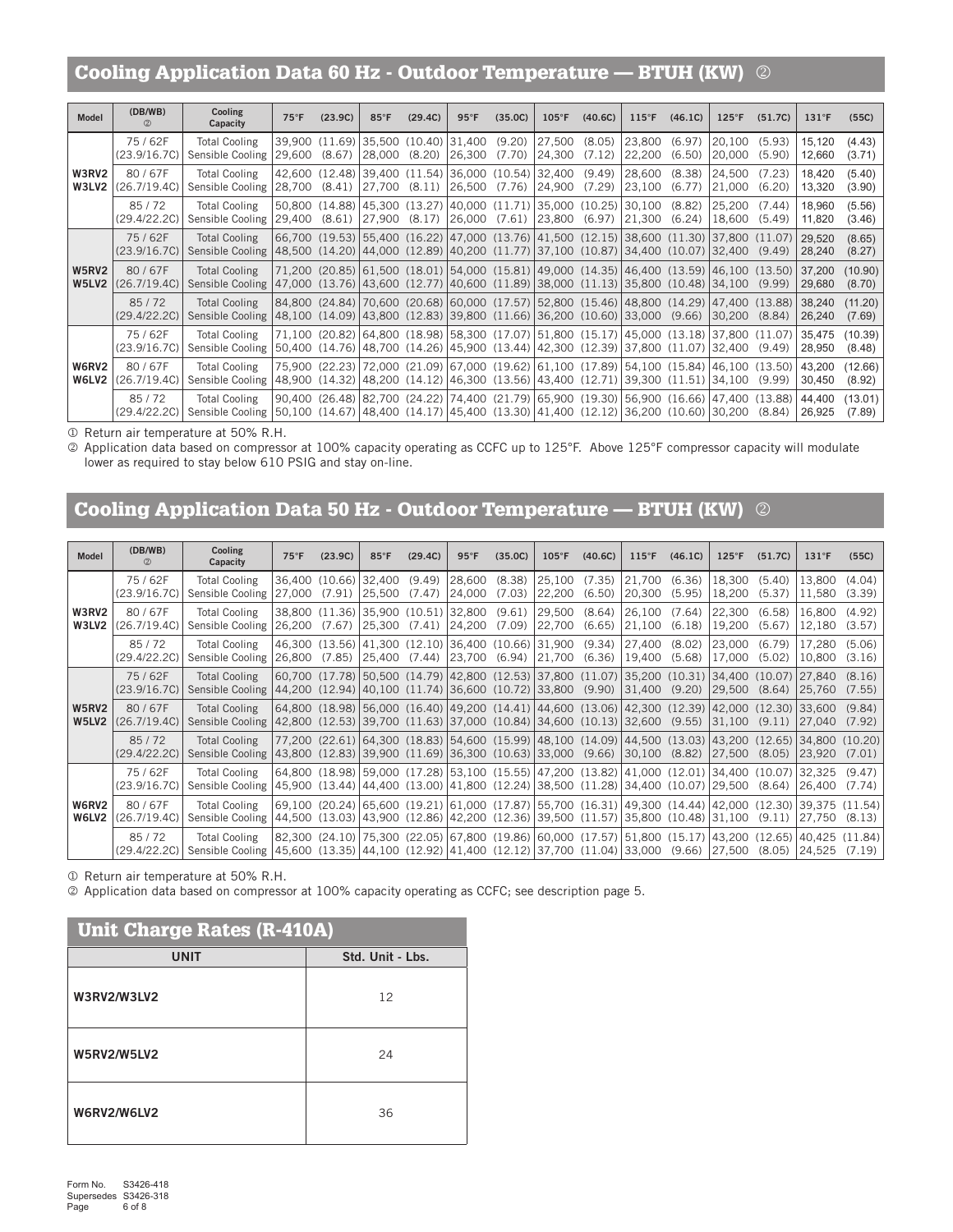| Dimensions of Basic Unit for Architectural and Installation Requirements - Inches (mm) |                  |                 |                  |               |               |   |  |  |                                                                                                                                                                                    |  |   |   |  |                                                                                                                                                                                                                     |   |     |                                                                                         |  |
|----------------------------------------------------------------------------------------|------------------|-----------------|------------------|---------------|---------------|---|--|--|------------------------------------------------------------------------------------------------------------------------------------------------------------------------------------|--|---|---|--|---------------------------------------------------------------------------------------------------------------------------------------------------------------------------------------------------------------------|---|-----|-----------------------------------------------------------------------------------------|--|
| <b>MODEL</b>                                                                           | <b>WIDTH</b>     | <b>DEPTH</b>    | <b>HEIGHT</b>    | <b>SUPPLY</b> | <b>RETURN</b> |   |  |  |                                                                                                                                                                                    |  |   |   |  |                                                                                                                                                                                                                     |   |     |                                                                                         |  |
|                                                                                        | (W)              | (D)             | (H)              | в             | u             | в |  |  |                                                                                                                                                                                    |  | М | N |  | ი                                                                                                                                                                                                                   | R | -S1 | S <sub>2</sub>                                                                          |  |
| <b>W3RV2</b><br>W3LV2                                                                  | 38,200<br>(970)  | 17.125<br>(435) | 70.563<br>(1792) |               |               |   |  |  | 7.88 27.88 13.88 27.88 40.00 10.88 25.75 17.93 26.38 28.75 29.25 27.00<br>$(200)$ $(708)$ $(353)$ $(708)$ $(1016)$ $(276)$ $(654)$ $(455)$ $(670)$ $(730)$ $(743)$ $(686)$ $(686)$ |  |   |   |  | 2.75   39.19   22.75   9.14                                                                                                                                                                                         |   |     | 4.19 12.00 12.00 5.00<br>$(70)$ $(996)$ $(578)$ $(232)$ $(106)$ $(305)$ $(305)$ $(127)$ |  |
| <b>W5RV2</b><br>W5LV2                                                                  | 42.075<br>(1069) | 22.432<br>(570) | 84.875<br>(2156) |               |               |   |  |  | $(251)$ $(759)$ $(403)$ $(759)$ $(1115)$ $(344)$ $(804)$ $(762)$ $(820)$ $(684)$ $(881)$ $(824)$                                                                                   |  |   |   |  | 9.88 29.88 15.88 29.88 43.88 13.56 31.66 30.00 32.31 26.94 34.69 32.43 3.37 42.88 23.88 10.00 1.44<br>$(86)$ $(1089)$ $(607)$ $(254)$ $(37)$                                                                        |   |     | 16.00116.0011.88<br>  (406)   (406)   (48)                                              |  |
| <b>W6RV2</b><br>W6LV2                                                                  | 42.075<br>(1069) | 22.432<br>(570) | 94.875<br>(2410) |               |               |   |  |  |                                                                                                                                                                                    |  |   |   |  | 9.88 29.88 15.88 29.88 43.88 13.56 41.66 30.00 42.31 36.94 44.69 42.43 3.37 42.88 33.88 10.00 1.44<br>(251) $(759)$ (403) $(759)$ (1115) (344) (1056) (762) (1074) (939) (1135) (1078) (86) (1089) (861) (254) (37) |   |     | 116.00121.001 1.88<br>$(406)$ $(533)$ $(48)$                                            |  |

Dimensional drawings are not to scale.



Note 1: Desert Duty control panel door is shown and is standard. For optional flush Moderate Duty Control Panel Cover, order Control Cover option "M". See Nomenclature on Page 8.



W\*RV RIGHT UNIT



## Clearances Required for Service Access and Adequate Condenser Airflow

| <b>MODELS</b> | <b>LEFT SIDE</b> | <b>RIGHT SIDE</b> |
|---------------|------------------|-------------------|
| W3RV2         | 15"              | 20"               |
| W31 V2        | 20"              | 15"               |
| W5RV2, W6RV2  | 20"              | 20"               |
| W5LV2, W6LV2  | 20"              | 20"               |

NOTE: For side by side installation of two (2) W\*RV models there must be 20" between units. This can be reduced to 15" by using a W\*LV model (left side compressor and controls) for the left unit and W\*R (right side compressor and controls) for right unit.

## Minimum Clearances Required to Combustible Materials

| <b>MODELS</b> ①    | SUPPLY AIR DUCT<br><b>FIRST THREE FEET</b> | <b>CABINET</b> |
|--------------------|--------------------------------------------|----------------|
| W3R/LV2            | 1/4"                                       | በ"             |
| W5R/IV2<br>W6R/LV2 | 1/4"                                       | ባ"             |

Refer to the Installation Manual for more detailed information.